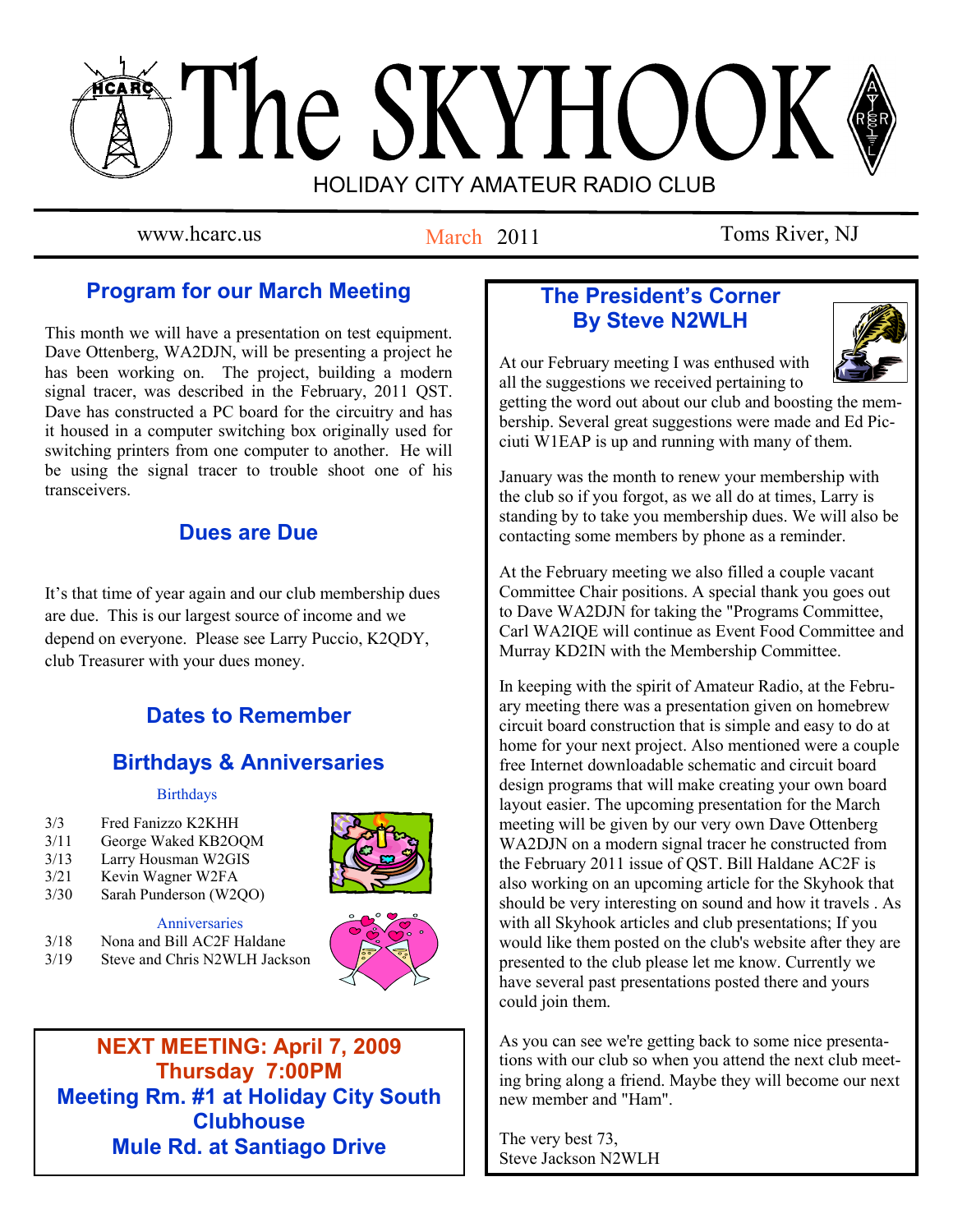## **A visit with Norm Smith W2PXE**

On the Friday after Thanksgiving in 1941, Norman Smith, home from college, drove down from his home in White Lake NY to Church Street in Manhattan to get tested for his ham license. Since he had been practicing to bring his code sending and copying up to speed and the written part of the test was given from open book the time driving down took longer than the test by far. Upon completing the test, he was then issued a certificate stating that he was a licensed ham but without call letters. Following Pearl Harbor, for security reasons, ham operators were forced off the air. Therefore no call letters were issued.

When in 1942 he volunteered for the Marine Corp he was surprised to learn they were more interested in his ham license than in the 3 years of engineering school he had attended at Rensselaer Polytechnic Institute. The paper seemed to prove to the Marine Corp a certain amount of technical competency. Norm entered with the rank of Staff Sergeant and was sent to school to become a radar technician.

August 1945 he was discharged and returned to college to finish his  $4<sup>th</sup>$  year and to earn a degree in electrical engineering. A year later he was issued his call letters, W2PXE, graduated from college and married. Living in Stuyvesant Town, in Manhattan in 1947 he did not get on the air but still wanting to stay tied into short wave radio. He was able to accomplish this by hanging a wire out the apartment window.

After moving to Fair Lawn, NJ in 1951 he learned of and joined a radio club that was meeting in a local firehouse.

At the Western Electric Company, where Norm worked, a radio club set up a station, used mostly during lunch hours. Eventually the club put up a repeater. To take advantage of the repeater, he bought a two meter transceiver.

By this time he was able to experiment with antennas and acquire equipment for 10 through 80 meters, some homebrew, some as kits and finally a Ten Tec Transceiver.

Following a move to Lakewood in 1995 he read an interview with Murray Goldberg printed in the Asbury Park Press. This led to a phone call to Murray and membership in the Holiday City Amateur Radio Club.

Norm has been an active member of the Holiday City Amateur Radio Club and has held the position of Secretary for many years. Although he lives in a restrictive community he has a stealth antenna up and make contacts.

#### *Our VE Crew*

Murray KD2IN, Bill AC2F, John K2JWH, Ed W1EAP, Larry K2QDY, Jamie W2QO, John KQ4WR, Stan KB2PD Steve N2WLH, Kevin W2FA, Ed WA2NDA, Walter KC2LFD.

#### **CLUB COMMITTEES**

*Refreshments: Carl WA2IQE,* Carl W2PTZ *www.hcarc.us Webmaster*: Steve N2WLH, Kevin W2FA *Publicity:* Ed W1EAP *Programs*: Dave WA2DJN *Sunshine*: Ed W1EAP *Event Food Committee*: Vacant *Field Day*: Larry K2QDY *VE Sessions*: Bill AC2F, Larry K2QDY plus the 'crew' *Skyhook*: Larry K2QDY *Funds Raising*: Vacant *Membership*: Murray KD2IN

#### HOLIDAY CITY AMATEUR RADIO CLUB Toms River, New Jersey

Web Site www.hcarc.us President Steve Jackson N2WLH 732 255-7916

Vice President Ed Picciuti W1EAP 732 736-0955 Secretary Carl Lee W2PTZ 732 237-2421 Treasurer Larry Puccio K2QDY 732-349-2950<br>Executive Board Don Smith W2III 732-505-4821 Executive Board Don Smith W2III 732-505-4821 Executive Board Joe Militano KC2QLA 732-657-7092 Executive Board Bill Haldane AC2F 732-240-7064 Executive Board Carl Lee W2PTZ 732-237-2421<br>W2HC Trustee Don Smith W2III 732-505-4821 Don Smith W2III 732-505-4821

Membership is open to all interested persons. Ham license is not required. Dues are \$20.00 per year, payable Jan. 1st . Members joining during the year will have the dues prorated. Family membership \$10.00

------------------------------------------- Meetings are held on the first Thursday of every month, at 7:00 pm. Location: Meeting Room #1 in the Holiday City South Clubhouse. Directions: Go to Mule Rd. and to the corner of Santiago Drive. Turn into Santiago Dr., then into the parking lot in front of the pool. Enter bldg. on right.

------------------------------------------ The SKYHOOK is published monthly. Editor and Publisher: Larry Puccio K2QDY phone: 732 349-2950 E-mail lpuccio1@comcast.net<br>Send all newsletter items to: Larry Puccio 22 Sabinas Street Larry Puccio 22 Sabinas Street Toms River, NJ 08757-6445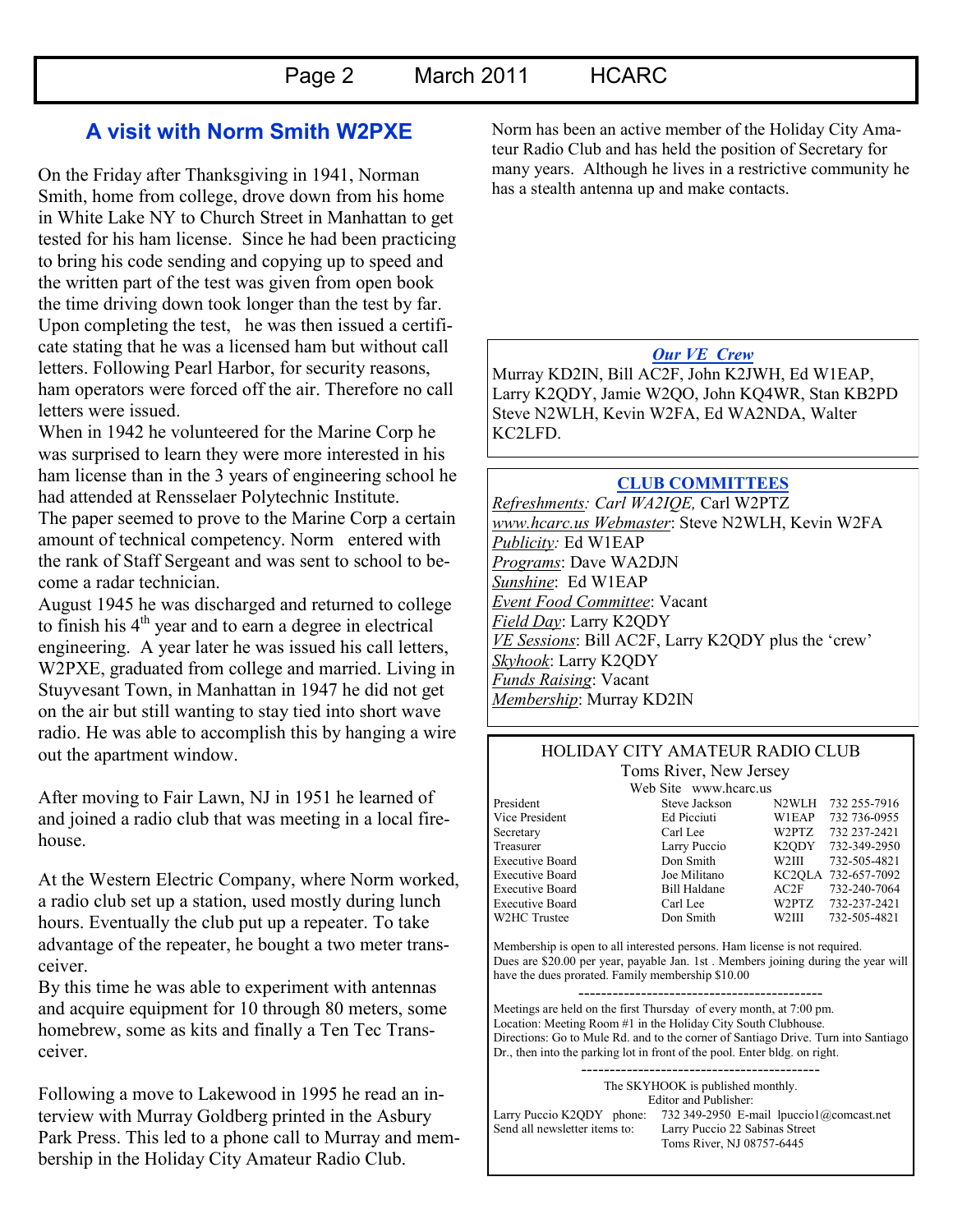## **Ham Radio in your neighborhood... Consider Stealth Antennas**

Provided by Steve Jackson

Stealth: *stealthy - furtive: marked by quiet and caution and secrecy; taking pains to avoid being observed; "a furtive manner"; "a sneak attack"; "stealthy footsteps ...*

Do you live in a neighborhood governed by antenna restrictions and other homeowner covenants. Despite these obstacles you can be active in amateur radio working lots of contests, with plenty of DX and QRO/QRP fun. Many amateur radio operators have the mistaken assumption that the only way you can ever work DX, contests, or even WAS is with beam antennas, linear amplifiers, and huge towers. No doubt having these things do give other Hams the edge but there are others that are very successful using simple wire antennas and a vertical.

Analyze Your Opportunities

If you live in a neighborhood, town, or city with the same types of restrictions; look for your opportunities:

Do you have an attic in your house, condo or apartment? If you can get in it at all you can use it to hang all kinds of antennas. I have found ample space for loops and dipoles. Do you have any trees? Front or back yard trees provide opportunities for resonant dipoles and multi-band verticals. The more trees you have the easier it is to hide bigger antennas.

Read your deed restrictions and covenants. Very few restrict flag poles or bird houses. You can hide multi-band verticals inside both flag poles and bird house poles (purple martins birdhouses have to be mounted pretty high). If you can mount the poles then you can also mount guy wires to keep your poles up. Inverted vee dipoles and slopers look a lot like guy wires!

-Use your house to hide a loop antenna under the eaves. Attach directly or with small standoffs all the way around your house and run feed line in thru a soffit vent. No way to get a loop here? Then hide dipoles under the eaves on different sides of the house. Get two dipoles up at 90 degrees apart and you can work most of the USA with ease.

-Do you have a wood backyard fence? A fence can hide a very low loop, dipole, or doublet. These antennas have a near vertical takeoff angle but will work great for stateside contacts of several hundred miles or more.

#### What Other Ways Can Be Used?



There are many but here are a couple ideas to get your "idea factory" working on your own stealth antenna ideas. This type of stealth antenna as been around a long time. Can't see the antenna yet? Just take a look at Old Glory waving in the breeze and you will see the antenna. Give up? It's the flagpole! These flagpole vertical antennas are popping up all over the place especially where outside antennas are restricted or forbidden altogether. If you wish to erect any sort of flagpole antenna such as this one then you might want to be sure there aren't restrictions on flagpoles in the area where you wish to erect it. Some homeowner associations have an even more restrictive policy towards communications by stating that no radio emissions are allowed. Of course this would not apply to shortwave listening but it is best to check first.



The owner of this home has built a loop antenna that literally circles his house and no one is the wiser. Take note of the coax exiting the attic vent and running over to the balun which is connected to the wire running around the eaves of the house. Wire loop antennas like this one are quite effect and stealthy as well. Along with this is the fact that loop antennas tend to be broad banded and can readily used on more than one band. Well, about the time you think you have seen it all there comes around something like the antenna to the right of your screen. It is manufactured by Rohn Products and should hide any antennas systems contained within fairly well. Of course it will also tend to make people stop and point thereby drawing more attention to it than one might desire. Nevertheless, it shows what can be done to hide your antenna.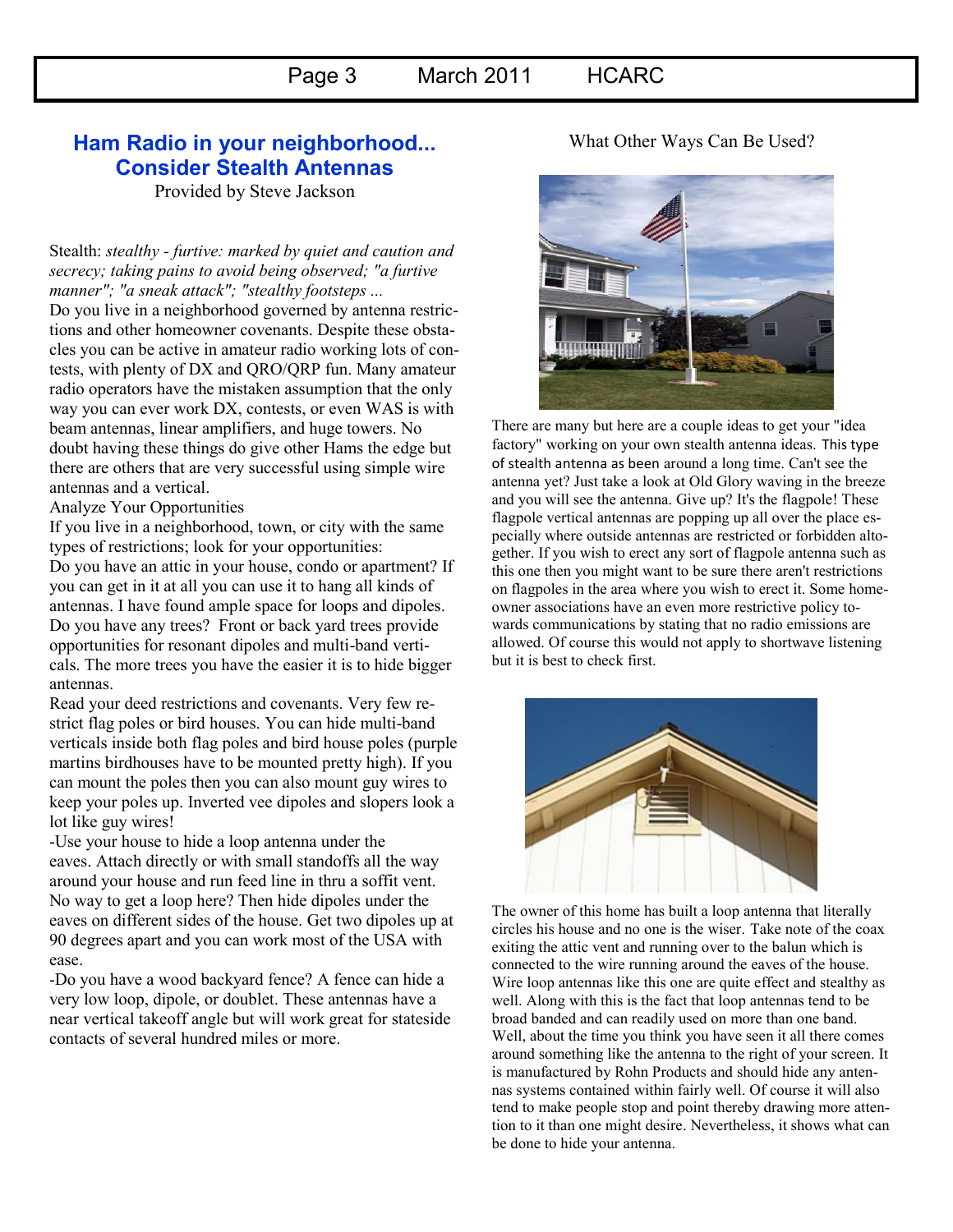Page 4 March 2011 HCARC

## **Happenings By Kevin Wagner W2FA**

#### **Hamfests**

**03/12/2011 | [Greater Buffalo Spring Hamfest](http://www.arrl.org/hamfests/greater-buffalo-spring-hamfest) Location:** West Seneca, NY **Type:** ARRL Hamfest **Sponsor:** Lancaster Amateur Radio Club **Website:** [http://gbhamfest.hamgate.net](http://gbhamfest.hamgate.net/) [Learn MoreH](http://www.arrl.org/hamfests/greater-buffalo-spring-hamfest)AMFEST/CONVENTION **03/26/2011 | [Maryland State Convention \(Greater Balti](http://www.arrl.org/hamfests/maryland-state-convention-greater-baltimore-hamboree-computerfest)[more Hamboree & Computerfest\)](http://www.arrl.org/hamfests/maryland-state-convention-greater-baltimore-hamboree-computerfest)**

**Location:** Timonium, MD **Type:** ARRL Convention **Sponsor:** Baltimore Amateur Radio Club **Website:** [http://www.gbhc.org](http://www.gbhc.org/) **[Learn More](http://www.arrl.org/hamfests/maryland-state-convention-greater-baltimore-hamboree-computerfest)**

#### Special Events **03/01/2011 | Peace Corps 50 Year Anniversary**

**Mar 1-Mar 5, 1600Z-2100Z, KA9NLX**, Arlington Heights, IL. Peace Corps ARC and returned PC volunteers throughout the US. 21.375 14.325 7.283 10.133 Olivia possible 2 m . Certificate & QSL. John Paskevicz, 1423 N Ridge Ave, Arlington Heights, IL 60004. Honoring all Peace Corps Volunteers; promoting understanding of other people. [ka9nlx@arrl.net](mailto:)

**03/03/2011 | 80th anniversary of the adoption of the Star-Spangled Banner as the National Anthem**

**Mar 3-Mar 5, 1600Z-2300Z, W9SSB**, Centralia, IL. Joe McNelly. 145.520 14.250 14.050 7.200. QSL. Joe McNelly, 529 S Sycamore, Centralia, IL 62801. "The Star-Spangled Banner" was recognized for official use by the Navy in 1889 and the President in 1916, and was made the national anthem by a congressional resolution on March 3, 1931 [en.wikipedia.org/wiki/The\\_Star-Spangled\\_Banner](http://en.wikipedia.org/wiki/The_Star-Spangled_Banner) **03/04/2011 | 65th Anniversary of Winston Churchill's "Iron Curtain" speech at Westminster College, Fulton, MO**

**Mar 4-Mar 8, 0001Z-0600Z, W0C**, Fulton, MO. Callaway Amateur Radio League LLC. 14.275 14.040. Certificate & QSL. Richard White, 826 Evergreen Dr, Fulton, MO 65251.[dmueller55@sbcglobal.net](mailto:)

**03/11/2011 | American Red Cross Month Special Event Station Mar 11-Mar 12, 1700Z-2300Z, W8NVY**, Muskegon, MI. American Red Cross Serving Muskegon Oceana and Newaygo Counties. 14.260 7.245 147.420 Simplex EchoLink: W8NVY, Node # 349350. Certificate & QSL. Karen Strait, KD8DHJ, 1479 Sullivan Rd, Ravenna, MI 49451. Times are daily. [dstlead@arcmon.org](mailto:dstlead@arcmon.org) or[www.arcmon.org](http://www.arcmon.org/)

**03/12/2011 | USS Wisconsin in the Wisconsin QSO Party Mar 12-Mar 13, 1500Z-2130Z, N4WIS**, Virginia Beach, VA. USS Wisconsin Radio Club. 14.264. QSL. N4WIS-USS Wisconsin Radio Club, PO Box 6682, Virginia Beach, VA 23456.[www.n4wis.org](http://www.n4wis.org/)

**03/19/2011 | Celebrating The Start of the National Wildlife Refuge System and the 108th Birthday of Pelican Island National Wildlife Refuge**

**Mar 19, 1400Z-2100Z, W4OT**, Vero Beach, FL. Vero Beach Amateur Radio Club. 28.450 21.350 14.240 7.255. Certificate. VBARC, PO Box 2082, Vero Beach, FL 32961. Pelican Island National Wildlife Refuge was the first. [www.vbarc.net](http://www.vbarc.net/) ARRL Contests

#### **March**

5-6 **[International DX Contest](http://www.arrl.org/arrl-dx) – Phone**

## **ARES Notes**

ARES Online Registration and Member Information Form

A new, online ARES Registration Form is now available for use for all (nationwide) current and future ARES Members. All current and future ARES members are requested to complete this online Form as soon as possible. Having this data in a single digital location will allow those in Leadership positions to better understand the strengths and deployment of human resources of the ARES program in the ARRL EM Section.

The online ARES Registration Form is now online at: <http://www.arrl.org/ares-registration-form>

Even if you have completed a paper-based ARES registration form in the past, (FSD-98) we request that you now fill out the information on the Electronic Form, so that your full and updated data is on the record...also...the new items, now included, such as those concerning alternate power abilities as well as which individual training courses you've taken is needed!

Thank you in advance for your continued support of the ARES program...